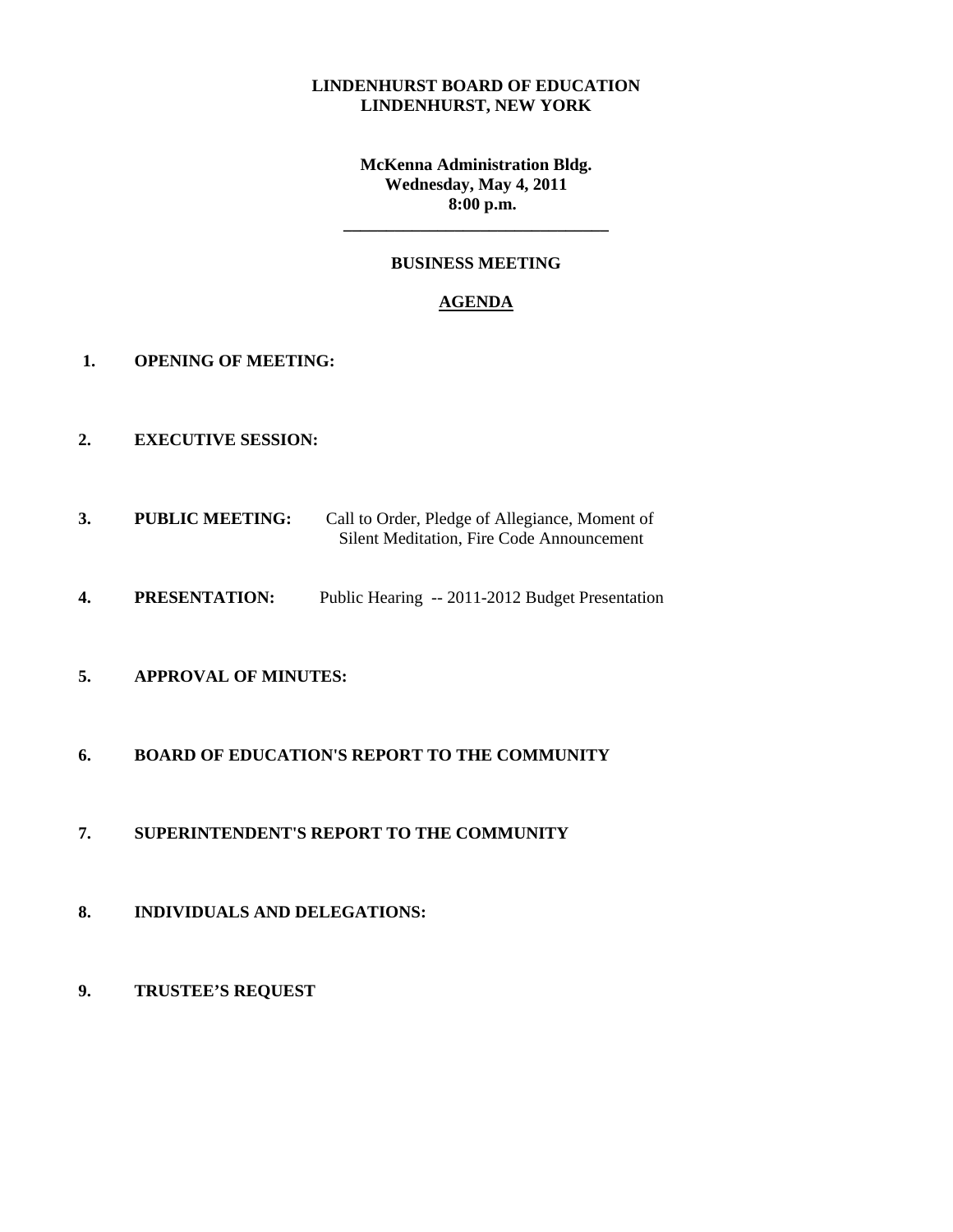#### **10. SUPERINTENDENT'S RECOMMENDATIONS**

# **a. Recommendation: EXCLUSIVE RIGHT TO LEASE PROPERTY**

Recommended Action: Upon a motion made by \_\_\_\_\_\_\_\_\_\_\_\_\_\_\_\_\_\_\_, Seconded by \_\_\_\_\_\_\_\_\_\_\_\_\_\_\_\_, the following resolution is offered

RESOLVED that the Board of Education, upon the recommendation of the Superintendent, approves the Exclusive Right to Lease Property between Prudential Douglas Elliman Real Estate and the Lindenhurst Union Free School District, and authorizes the Board President to sign same.

Note: See enclosed

Vote on the motion: Yes:

No:

Abstained:

Motion carried/defeated.

#### **b. Recommendation – BOARD POLICY # 4532 - SCHOOL VOLUNTEERS**

#### **Second Reading – Vote to be taken**

#### **A new board policy or revision of current board policy requires two readings.**

Recommended Action: Upon a motion made by Seconded by \_\_\_\_\_\_\_\_\_\_\_\_\_\_\_, the following is offered for a second reading:

#### **SCHOOL VOLUNTEERS**

**4532** 

 The Board of Education recognizes that the use of volunteers strengthens school/community relations through positive participation, builds an understanding of school programs among interested citizens, and can assist district employees in providing more individualized and enriched opportunities in instruction. The Board encourages volunteers from all backgrounds and age groups who are willing to share their time, training, experience or personal characteristics to benefit the students of the district. The Board of Education must first approve all volunteer appointments, as recommended by the Superintendent before the volunteer can begin their service to the school district.

 Volunteers may be involved in many facets of school operations, from mentor/tutor/coach relationships to clerical tasks. Volunteers shall not be used to provide transportation for school-sponsored activities.

 *No volunteer shall be permitted to have unsupervised direct contact with students, unless, in the opinion of the Superintendent of Schools, the volunteer has undergone a sufficient background check to verify that the individual is of good moral character. The Superintendent of Schools shall provide the Board of Education with a*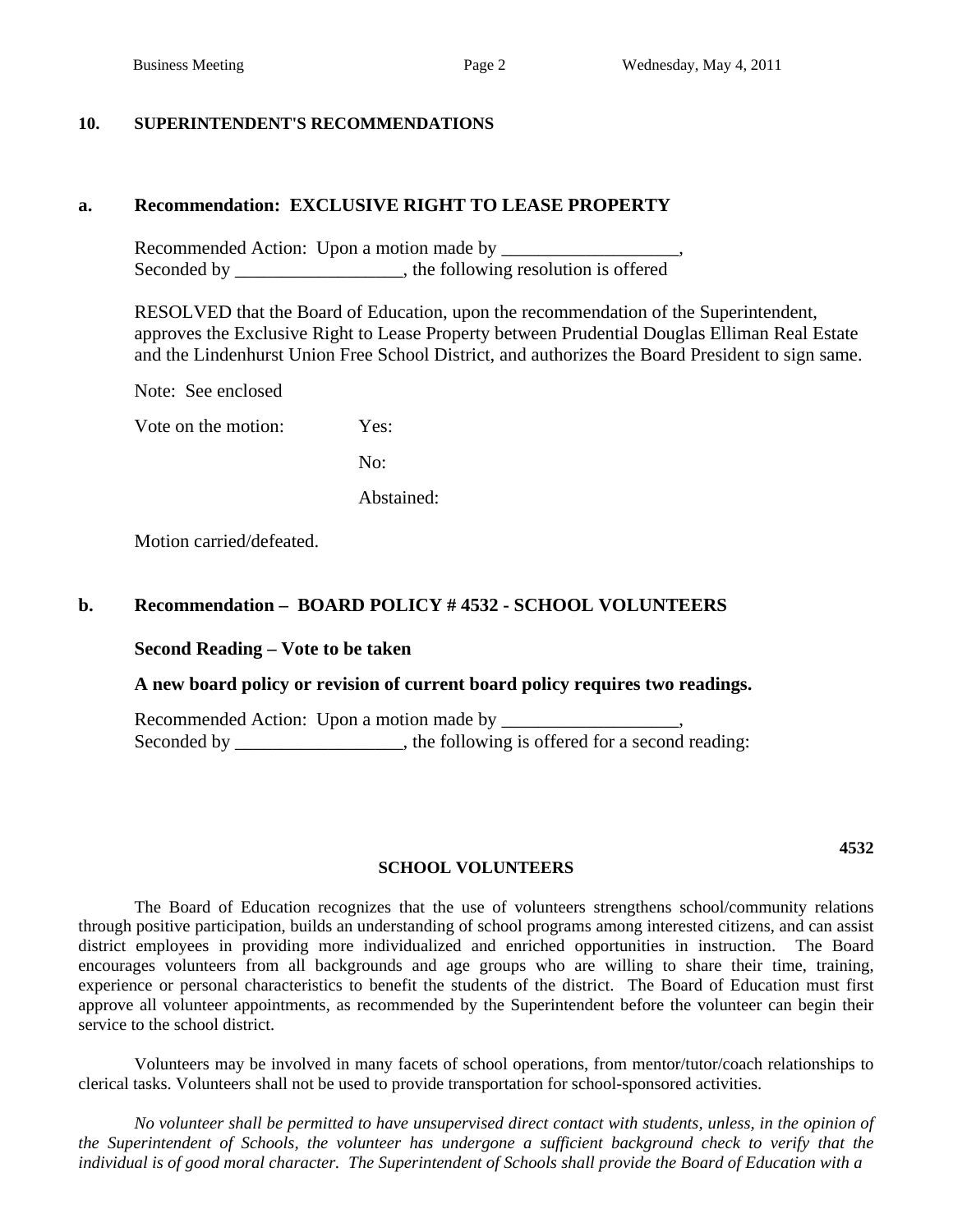written certification that the volunteer is qualified under the criteria set forth in this policy to be allowed *unsupervised direct contact with students.* 

 School personnel who are responsible for tasks or projects that involve the use of volunteers shall identify appropriate tasks and time schedules for such volunteer activities, as well as make provisions for adequate supervision and evaluation.

Persons wishing to volunteer must contact the Superintendent or Building Principal or other individual designated by the Superintendent or Building Principal and must complete a volunteer application form. The application form shall require the volunteer applicant to disclose any criminal convictions. The application form shall also require the applicant to identify two non-family member personal references. The Superintendent or Building Principal shall be responsible for ensuring that both references are contacted before the volunteer begins rendering volunteer services to verify that the individual is of good moral character. The volunteer must also undergo required finger printing, at school district expense before rending service.

The district shall retain a complete record of all information obtained through the application process for the same period of time it retains information regarding district employees.

All volunteers are required to act in accordance with district policies, regulations and school rules. Any staff member who supervises volunteers may ask any volunteer who violates district policies, regulations or school rules to leave school grounds.

 Each Building Principal shall be responsible for maintaining a current and complete list of all active volunteers and their assignments.

Adoption date: February 4, 2009

Vote on the motion: Yes:

No:

Abstained:

Motion carried/defeated.

#### **c. Recommendation: BUDGET TRANSFERS**

 Recommended Action: Upon a motion made by \_\_\_\_\_\_\_\_\_\_\_\_\_\_\_\_\_\_\_, Seconded by \_\_\_\_\_\_\_\_\_\_\_\_\_\_\_, the following resolution is offered:

 RESOLVED that the Board of Education, upon the recommendation of the Superintendent, approves the attached budget transfers over \$5,000.00.

Note: See enclosed.

Vote on the motion: Yes:

No:

Abstained:

Motion carried/defeated.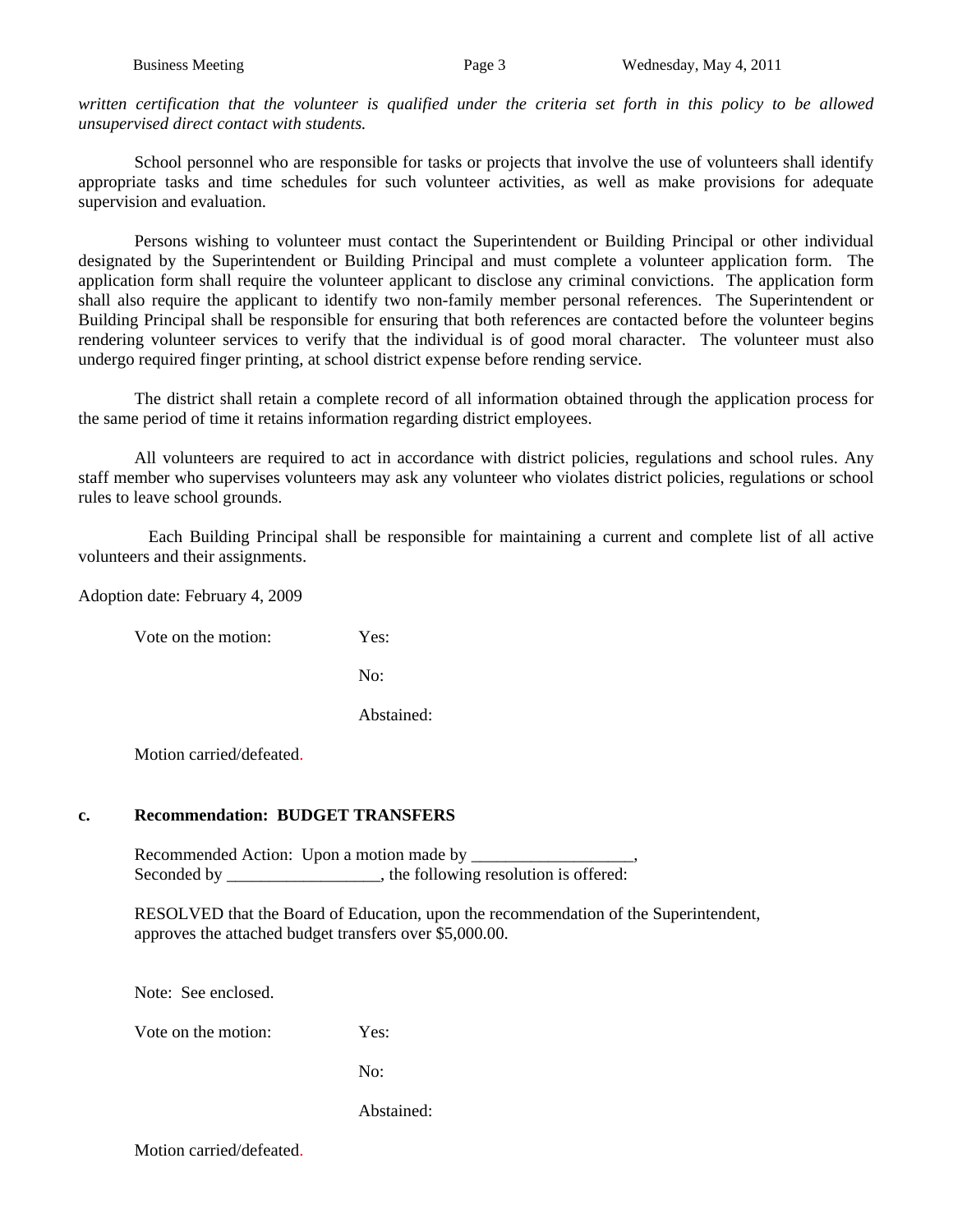## **d. Recommendation: OBSOLETE EQUIPMENT**

Recommended Action: Upon a motion made by \_\_\_\_\_\_\_\_\_\_\_\_\_\_\_\_\_\_\_, seconded by \_\_\_\_\_\_\_\_\_\_\_\_\_\_\_, the following resolution is offered:

RESOLVED that the Board of Education, upon the recommendation of the Superintendent approves the disposal of the following items:

**RALL - 1 Green Gym Crash Mat** 1 Blue Gym Crash mat

Note: See enclosed

Vote on the motion: Yes:

No:

Abstained:

Motion carried/defeated

## **e. Recommendation: LINDENHURST MEMORIAL LIBRARY**

Recommended Action: Upon a motion made by \_\_\_\_\_\_\_\_\_\_\_\_\_\_\_\_\_\_\_, seconded by \_\_\_\_\_\_\_\_\_\_\_\_\_\_\_, the following resolution is offered:

RESOLVED that the Board of Education, upon the recommendation of the Superintendent accepts the Library's Cash Flow Schedule for the 2011-12 school year as follows:

| July 1, 2011      | \$342,719.00   |
|-------------------|----------------|
| August 1, 2011    | \$342,719.00   |
| September 1, 2011 | \$342,719.00   |
| October 3, 2011   | \$342,719.00   |
| November 1, 2011  | \$342,719.00   |
| December 1, 2011  | \$342,719.00   |
| January 3, 2012   | \$342,719.00   |
| February 1, 2012  | \$342,719.00   |
| March 1, 2012     | \$342,719.00   |
| April 2, 2012     | \$1,028.150.00 |
|                   |                |

#### **\$4,112,621.00**

Note: See enclosed

Vote on the motion: Yes:

No:

Abstained: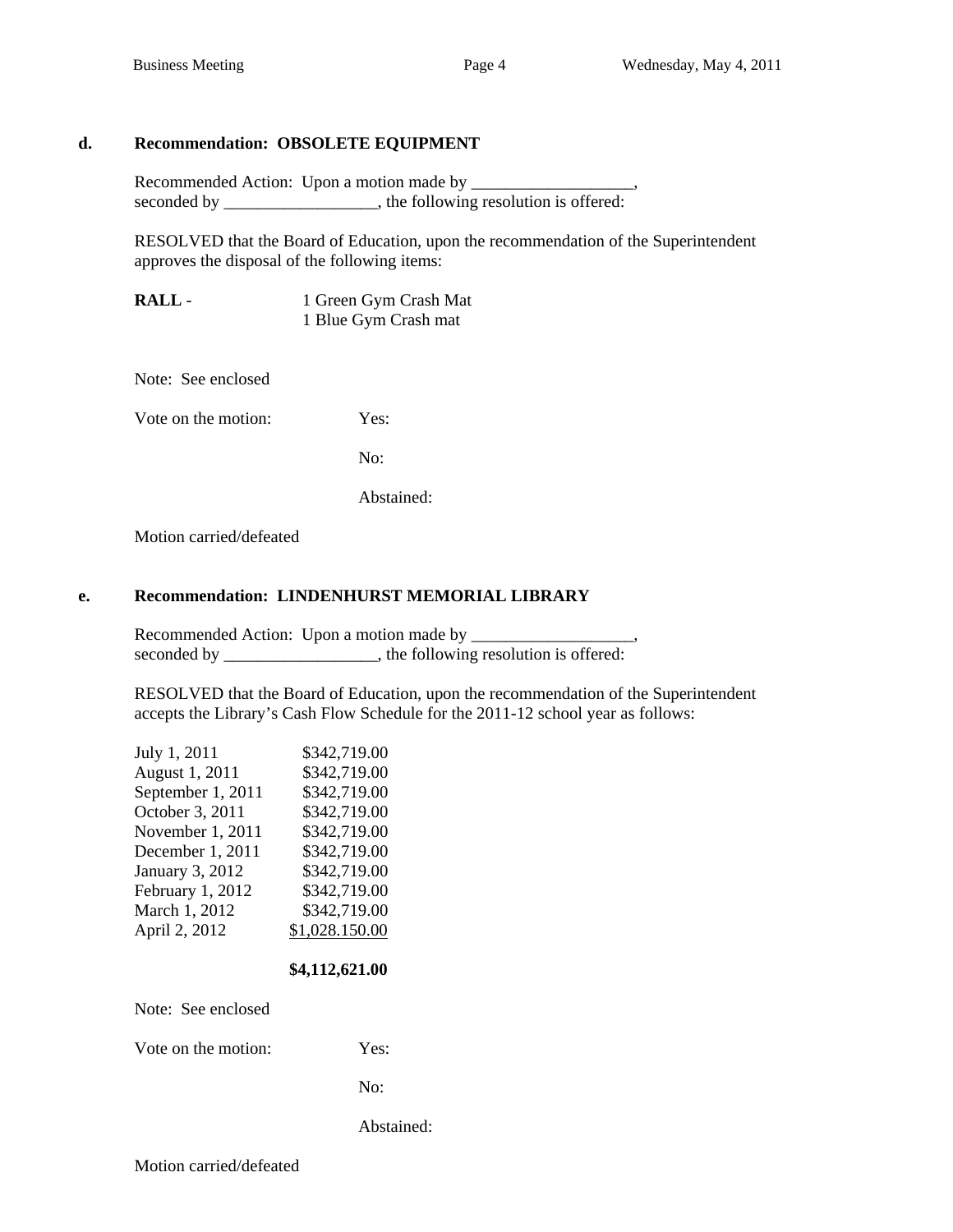# **f. RECOMMENDATION** : **DONATION**

Recommended Action: Upon a motion made by \_\_\_\_\_\_\_\_\_\_\_\_\_, seconded by \_\_\_\_\_\_\_\_\_\_\_\_\_\_\_\_\_, the following resolution is offered:

 RESOLVED that the Board of Education, upon the recommendation of the Superintendent, accepts the donation from The Suffolk County Chapter of the New York State Association For Superintendents of School Buildings and Grounds of the sum of One Thousand (\$1,000.00) Dollars

Note: See attached.

Vote on the motion: Yes:

No:

Abstained:

Motion carried/defeated.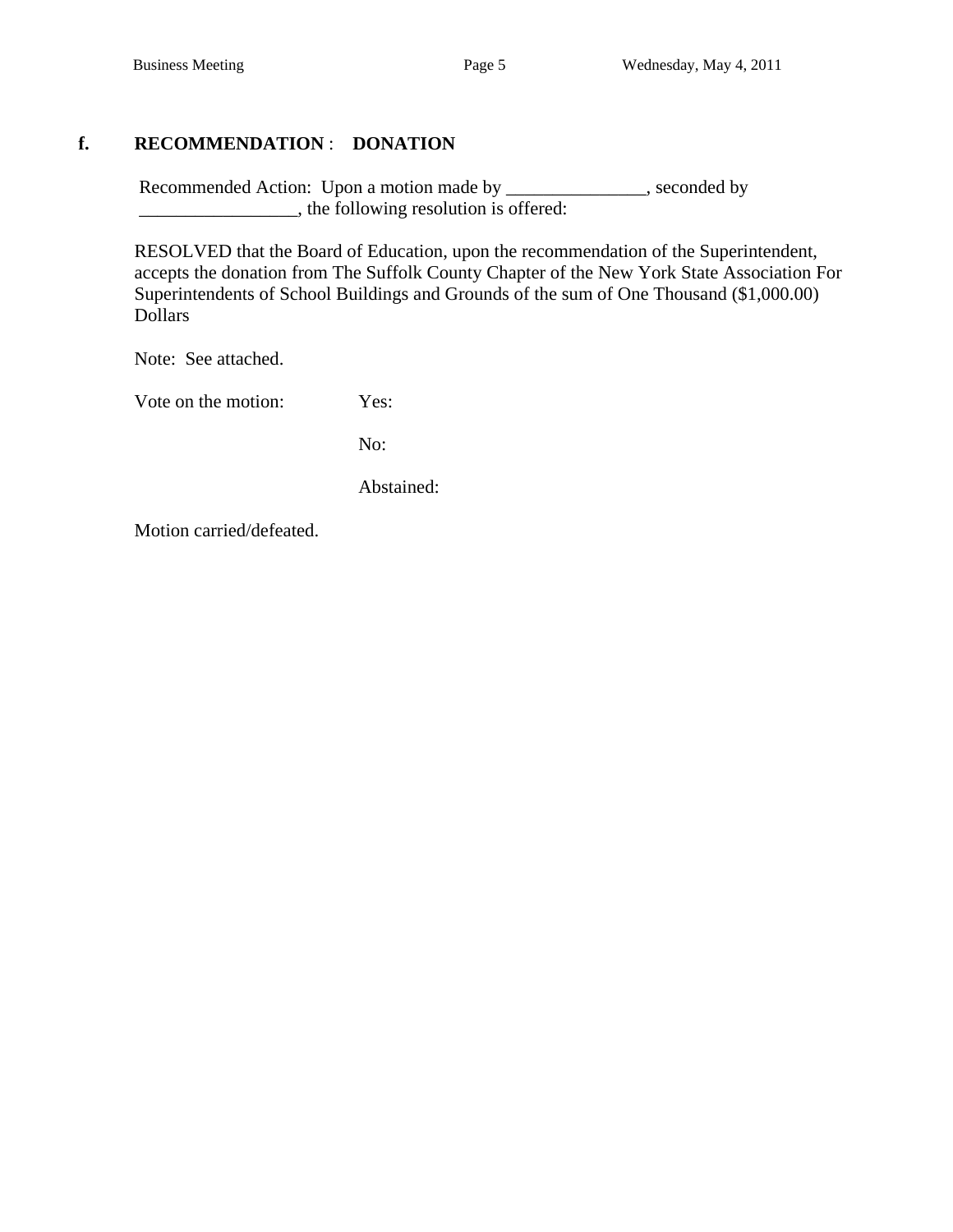# **11. SCHEDULES**

| Schedule | $A-2$  | No. 9      | Personnel, Instructional – Leave of Absence              |
|----------|--------|------------|----------------------------------------------------------|
| Schedule | $AS-3$ | No. 18     | <b>Substitute Personnel Appointments</b>                 |
| Schedule | $B-3$  | $No. S-15$ | Non-instructional Appointments –<br>Substitute Personnel |
| Schedule | D      | No. 30     | <b>Pupil Personnel Services</b>                          |
| Schedule | OA/C   | No. 26     | <b>Outside Agencies/Consultants</b>                      |